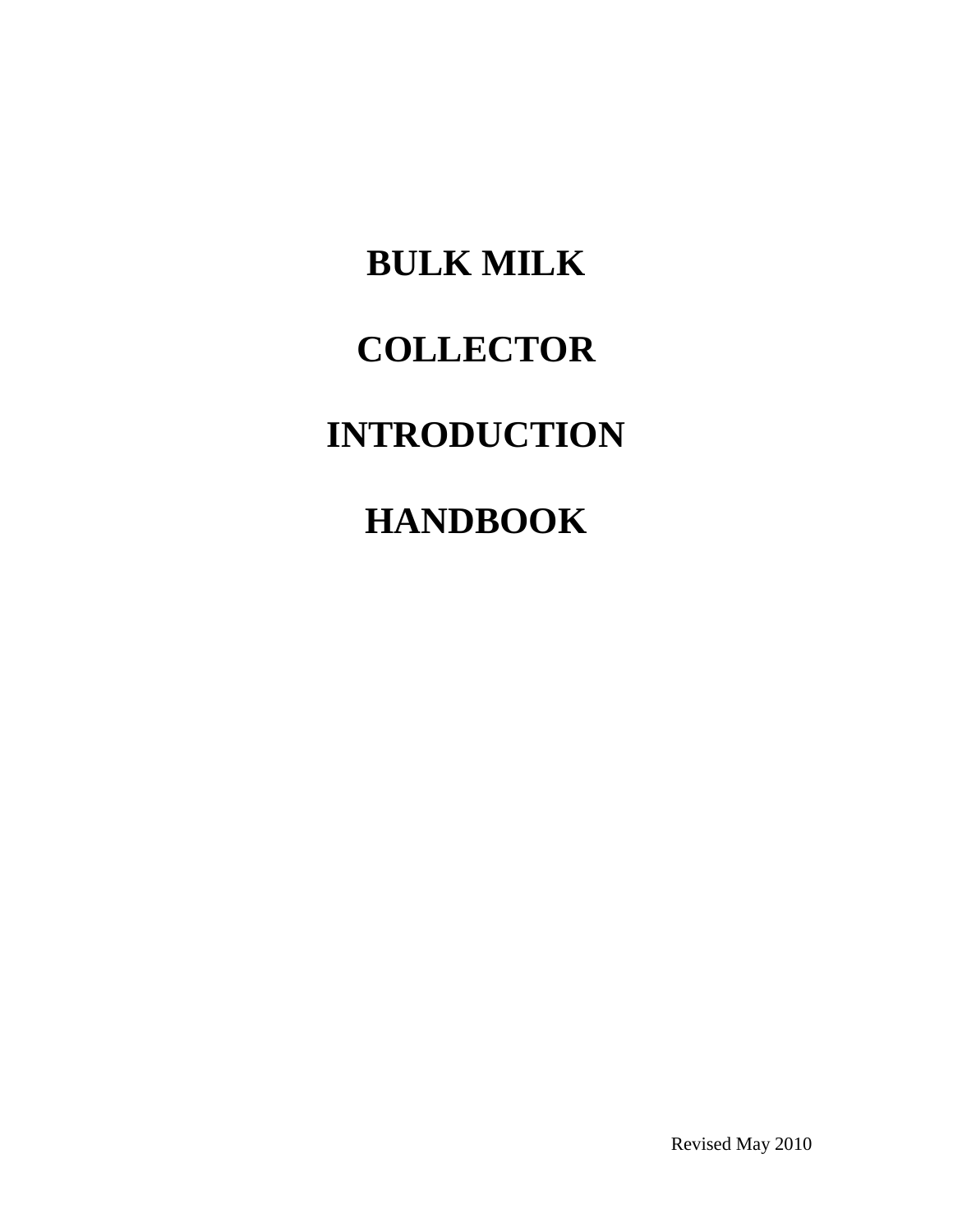## **Farm Bulk Milk Collection and Sampling Procedures**

#### **Introduction**

The farm bulk milk hauler/sampler plays a very unique and important role in the dairy industry as a representative of both the buyer and the seller of raw milk. The hauler/sampler's judgment and decisions with regards to quantity, sampling, and quality of the milk at the farm has a direct effect on the final milk price paid to the producer and also the quality of the milk products being offered for sale

A hauler/sampler must possess many skills in addition to being able to negotiate a large truck over a variety of terrains under all types of weather conditions. The driver is first a food handler. All steps taken by the hauler/sampler must protect the milk from contamination. Personal appearance, milk sampling and pickup practices and the appearance of the truck reflects upon this role. The hauler/sampler is responsible for his or her vehicle and all of its equipment regardless of who cleans and sanitizes that equipment including the tanker, the hoses, valve lid, gasket, vent, and sample dipper and sample dipper container.

A hauler/sampler must be able to determine and record milk weights accurately and collect and handle milk samples properly. It is important for the hauler/sampler to appreciate the need and take responsibility for cleanliness and sanitation in the handling and protection of samples entrusted to his or her care. Sufficient time must be taken to perform all duties in the proper manner.

The hauler/sampler is a most important link in the chain of events that moves milk from the farm to the table. A chain is only as strong as its weakest link. By being the middle link, the hauler/sampler is in a position to ensure that the good quality milk collected from dairy farms is handled properly so that the quality is maintained between the farm and the milk processing plant.

## **Licensing**

Each hauler/sampler, whether full-time, part-time, a relief driver, or an emergency driver, must be licensed by each state in which they pick up milk even if they only pick up milk infrequently in that state. Applicants for a hauler/sampler license must be qualified, trained and evaluated. For all new applicants, this includes both a written exam and a field evaluation administered by the state regulatory agency**.** A state regulatory agency may accept the examination results and field evaluation conducted by another state if the hauler/sampler is applying to be licensed in more than one state. It is mandatory for everyone who holds a Certificate of Competence to Weigh and Sample Milk to have attended at least one training seminar during the three year period their license was in effect to have their license renewed. If someone fails to attend at least one training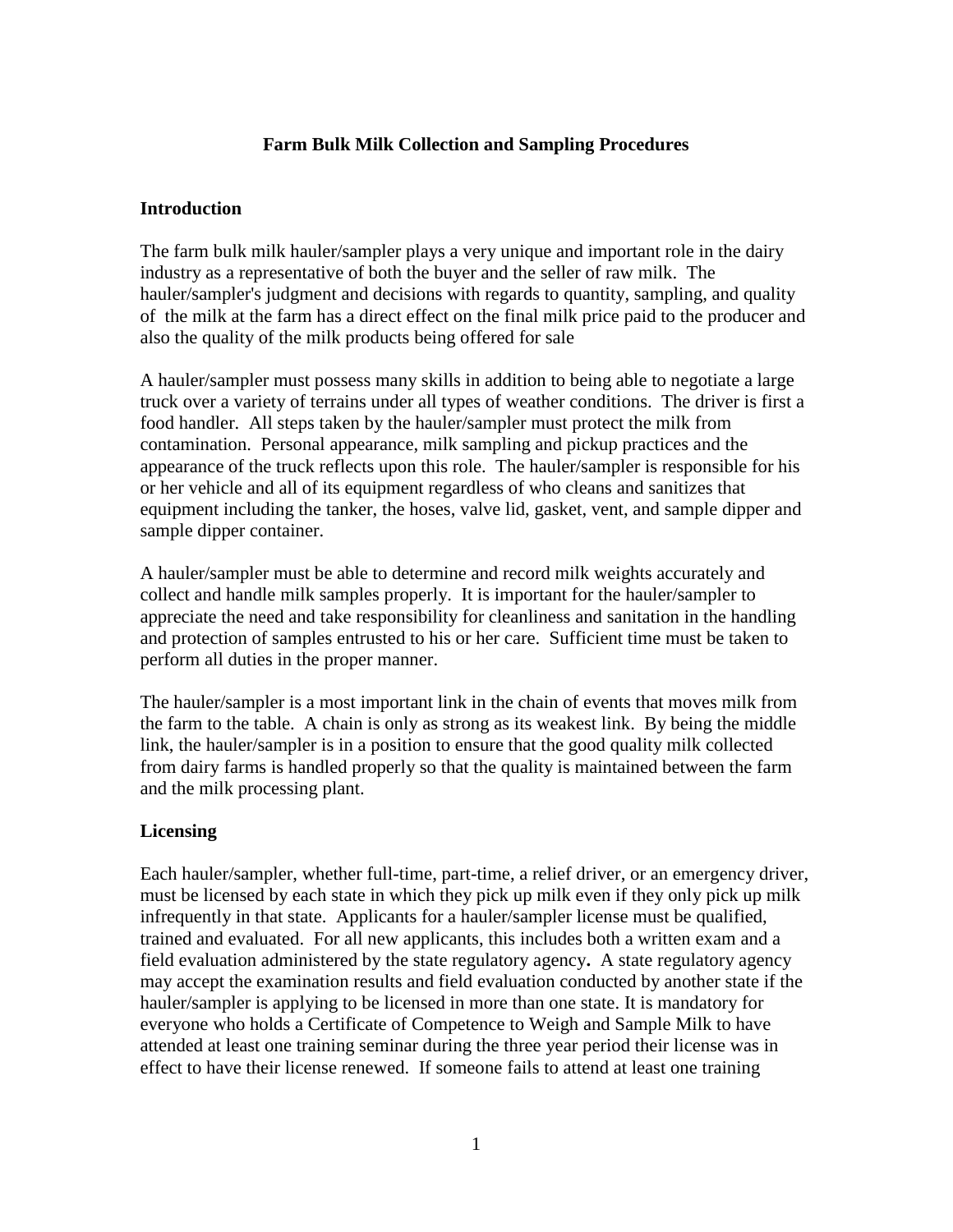seminar during the three year period their license was in effect they will have to retake and pass the examination to renew their license.

Field evaluations of licensed hauler/samplers are conducted at least once every 24 months (two years) by the state regulatory agency.

Licenses may be revoked, after a hearing, for dishonesty, incompetence, inaccuracy or violation of the licensing state's laws and regulations.

## **Equipment**

It is essential that the hauler/sampler have on hand the necessary equipment to pick up milk. All equipment and utensils used must be made of a safe, cleanable material and must be in good condition free of dents, cracks or checks. This equipment includes:

1) Sample case and rack: The sample case should be constructed of rigid metal, plastic or other approved material for safe transportation of samples to the laboratory. The case must have ample space to hold a rack or flotation retainer as required to keep samples in an upright position with the neck of the sample containers above the surface of the cooling medium.

2) Refrigerant: A refrigerant is required to maintain samples at  $32^{\circ}$  -  $40^{\circ}$  F. The level of refrigerant should be kept at the level of the milk in the sample containers. The preferred refrigerant is ice and water.

3) Sampling instrument: This can be a seamless stainless steel dipper, sterile straw, Bob-J device or any other sampling device of sanitary design approved by the regulatory agency. The sampling device must be kept clean and in good repair.

4) Sanitizer and sampling instrument container: Most sampling instruments must be stored and carried into the milk house in a tightly closed sanitizing solution container. The sanitizing solution must be of proper strength and must be discarded and replaced with fresh solution after each tanker load of milk is picked up or sooner if it appears to be diluted in strength due to added solids such as milk or dirt, or due to added water. Two commonly used sanitizers and the strengths in which they should be used are: iodine: 25 parts per million, and chlorine: 200 parts per million.

5) Sanitizer test kit: Used to check strength of sanitizer. The strength of the sanitizer must be tested every time the sampling instrument container is filled. You need to have a test kit for the sanitizer you are using.

6) Sample containers: Sample containers can be sterile vials, bags, tubes, or bottles. They must be large enough to hold at least 30 ml and must have space on them for sample identification. Before use, sample containers should be carried in the cab of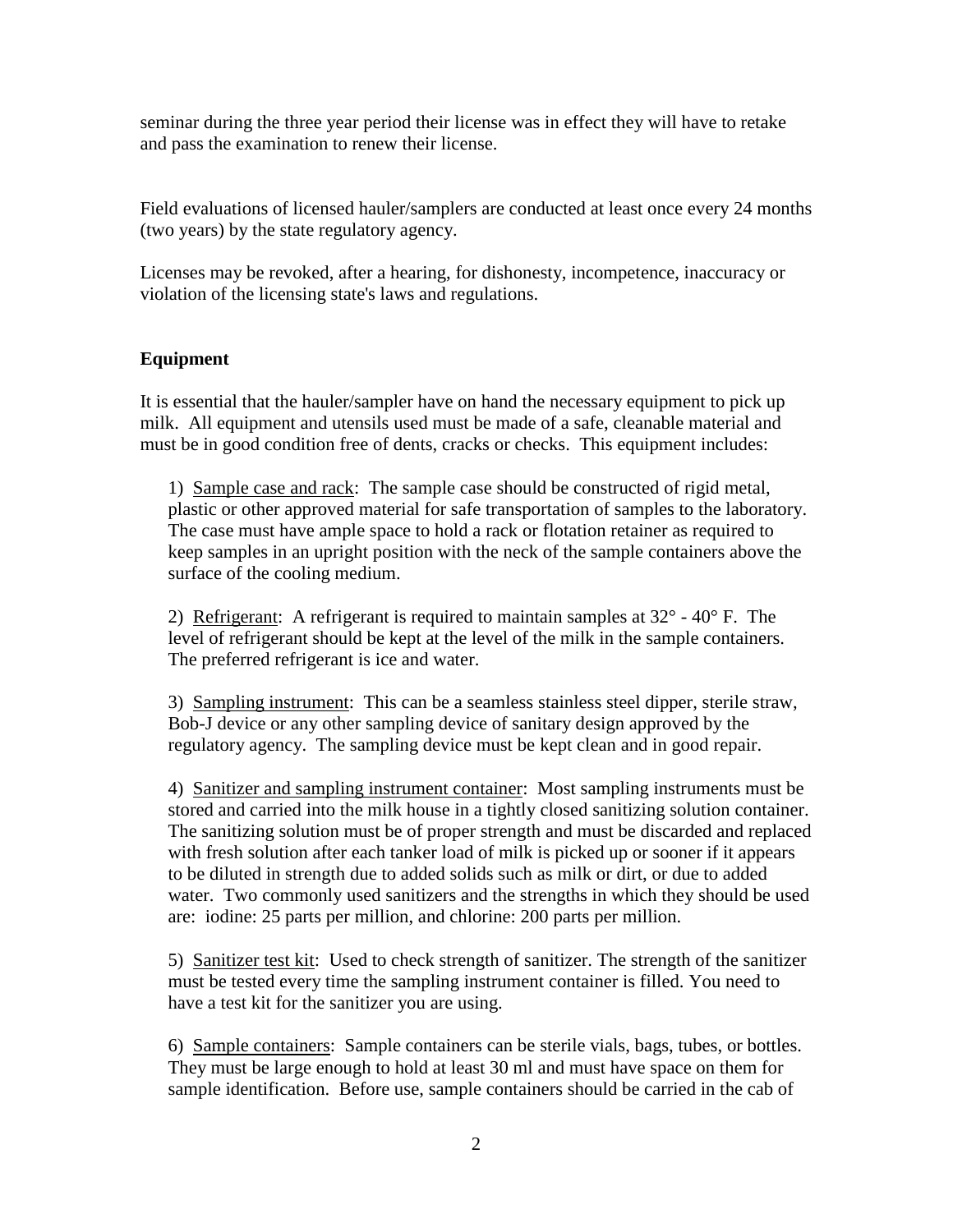the truck. They must be kept clean and dry and properly protected in a covered container or plastic bag. Sample containers must not be carried loose or in the refrigerated sample case prior to use. Spare sample containers should be carried in case any turn out to be unclean or defective.

7) Thermometer: A calibrated pocket thermometer must be used. This thermometer can be bi-metal type or digital. The use of mercury or alcohol-in-glass thermometers is discouraged due to the potential for glass breakage which could cause contamination of the milk. Thermometers must have gradations and be accurate to  $2^{\circ}$ F.  $(1^{\circ}$  C.). Thermometers must be checked against a standard thermometer at least once every 6 months. A label must be affixed to the thermometer's case with the date checked and the checkers initials. A field check of the thermometer should be conducted periodically. This is done by placing the thermometer in a mixture of three parts ice to one part water. When the thermometer comes to rest it should read 32° f. If necessary, the pointer on a dial thermometer should be adjusted by turning the external adjustment nut while firmly grasping the dial.

8) Watch: A watch to time the duration of agitation of the milk in the bulk tank prior to sampling and from which to note and record time of arrival at milk house.

9) Waterproof indelible marker: Waterproof, felt tipped pen to use when it is necessary to identify or mark a sample container for any reason and to identify the temperature control as required.

10) Pen: A ball point pen with indelible ink for filling out all necessary paperwork. In addition, a supply of weight receipts should be carried.

## **General Information**

1) Hauler/samplers shall practice good hygiene, shall maintain a neat and clean appearance and shall not use tobacco in the milk house. Outer clothing must be free of any loose particles which may come off into the milk supply or the sample being taken.

2) Be watchful for any condition or article in the milk house which could be dislodged or spilled into the milk supply or the sample. This could be flaking or dripping ceiling surfaces, and drugs or drug handling equipment on the bulk tank or around the hand-washing facility or single service towel supply.

3) Do not walk out into the barn or animal housing areas. This is to avoid spreading bacteria and diseases between farms by carrying manure on your shoes from one farm to the next. Follow any requirements a farm may have for sanitizing your footwear before entering the milk house.

4) Do not pick up any milk which is not held in the producer's bulk tank. This includes milk stored in milk cans, pails, milking machines, etc. This milk is not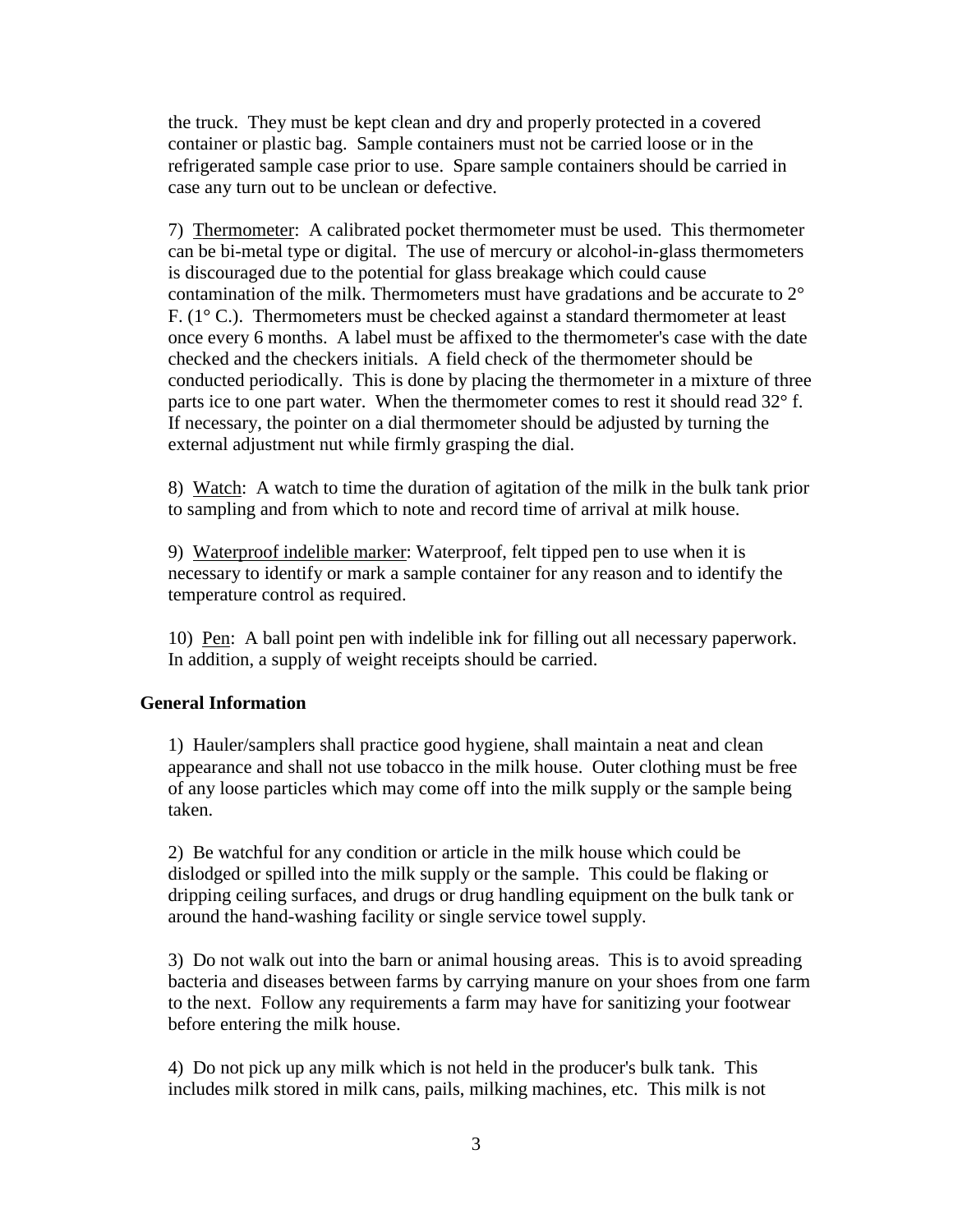refrigerated and may contain very high numbers of bacteria or may contain animal drug residues which can contaminate the entire tanker compartment. In addition, the milk stored outside the bulk tank can not be adequately agitated so as to get a representative sample of the entire batch.

5) Do not measure, sample or begin to pump the milk if the producer has not finished milking.

6) Pick up all of the milk from every farm at least every other day. Milk that is more than two days old is lower in quality.

7) Always pick up all of the milk in the producer's bulk tank. Partial pick ups are only allowed if: 1) the farm bulk tank is equipped with a 7 day recording chart and the milk tank is emptied, washed and sanitized at least once every 72 hours, or 2) the milk remaining in the tank after the partial pick up is picked up and the tank is washed and sanitized prior to the next milking.

8) If there is more than one bulk milk tank on a farm, each tank must be sampled, measured, and checked for odor and appearance separately.

9) If the milk in a producer's bulk tank is not at a level that can be reached by the agitator, so as to be properly agitated, do not pick up the milk Notify the plant, the field representative and contact the producer directly, or leave a written note in a conspicuous place, as to why the milk was not picked up. Milk that is not agitated cannot be properly cooled or sampled. The field representative should be notified if the milk level is so low that it is obvious the milk did not touch the agitator after the first milking.

10) Wash tags are placed near the milk tank truck outlet by the individual who cleaned and sanitized the tanker. These tags are to be removed only at the next location where the milk tank truck is cleaned and sanitized. The information on the wash tags must include the identification of the milk tank truck, the day, time, location and initials of the person who cleaned and sanitized the milk tank truck. The bulk milk hauler/sampler is responsible for maintaining all of the information on the wash tag.

11) A bright, shiny truck leaves a lasting impression on the public and the dairy farmers. Generally the driver is not required to physically clean the inside of the tanker but it is the responsibility of the driver to determine that the tank is clean and sanitized prior to picking up milk. The milk pump, hose, valve and pump compartment must be cleaned and sanitized after each delivery, or once each day if the truck is immediately going out on another route.

#### **Pick-up Procedures**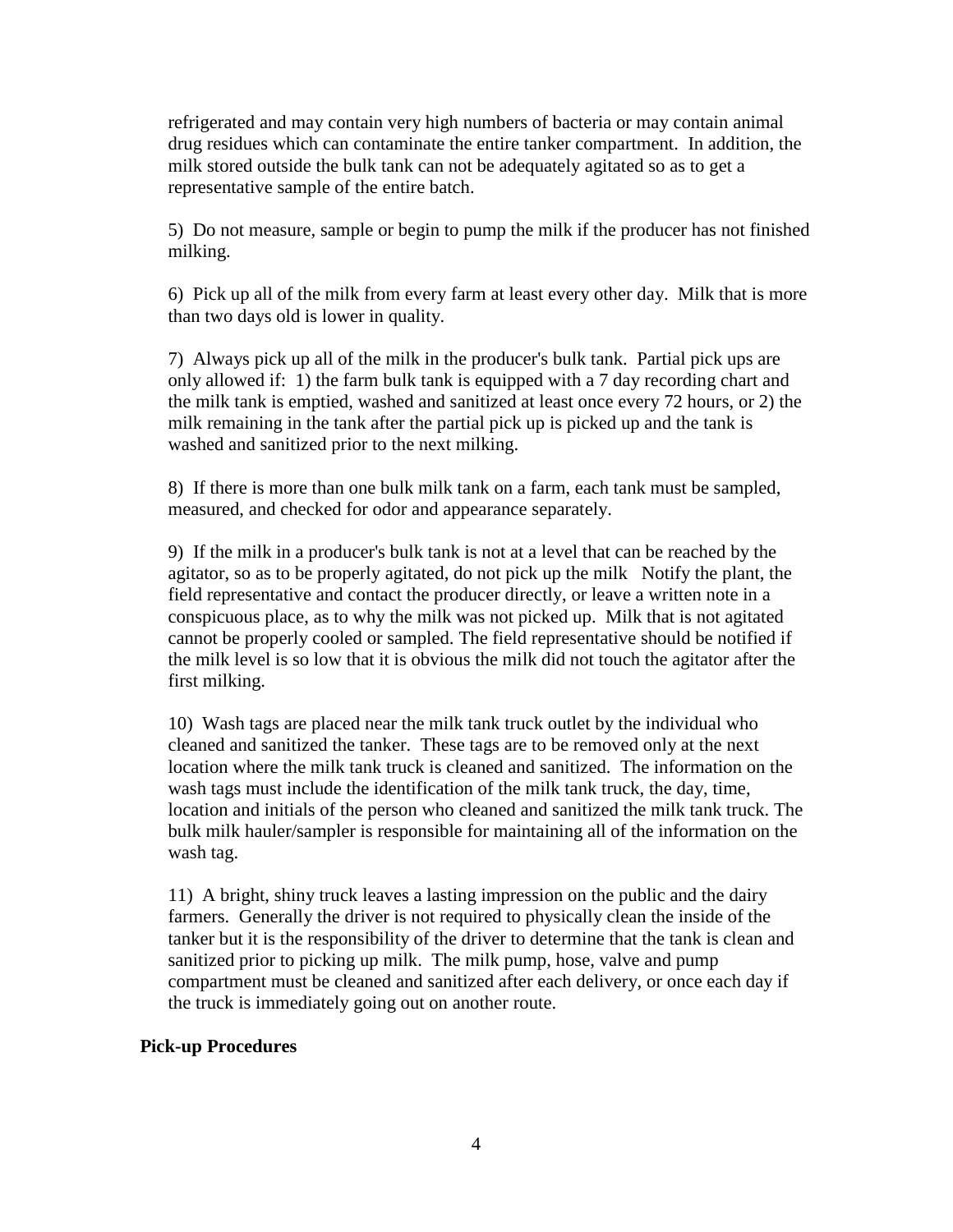1) **Evaluating milk quality.** Upon entering the milk house at each farm, the first task is to grade the milk to determine if it is acceptable. The decision to accept or reject the milk is one of the most difficult decisions a hauler/sampler will make. However, it is important because defective milk from a single producer can spoil the quality and flavor of an entire tanker load of milk. If the quality of a producer's milk is suspect or considered unacceptable for any reason, the hauler/sampler should collect a milk sample in the usual way but leave the milk in the bulk tank and immediately notify the milk plant, the field representative and contact the producer directly or leave a written note for him or her in a conspicuous place. This milk sample should be marked with an "X".

a) Odor. Smell the milk through the porthole or manhole of the tank to check for sour, malty, feed, unclean, chemical or any other off odors. If you think you may detect an off odor but are unsure, warm a sample of the milk to approximately 100° F. At this temperature the odor will intensify making it easier to detect.

b) Appearance. Visually inspect the milk in good light for any apparent physical abnormalities. Signs of churning, freezing, excessive foaming, excessive sediment or floating matter should all be considered warning signs.

Normal milk is almost odorless, mildly sweet in taste and ranges in color from bluish-white to golden yellow. A change in this normal odor and color of milk may result from bacterial growth caused by improper cooling, feeding, milking, handling practices or unhealthy animals. The following are some visual abnormalities of milk:

1. Bloody milk. Milk from fresh or mastitic cows may contain blood. A very small amount of bloody milk can give a large quantity of normal milk a reddish tinge.

2. Flaky milk. Flakes or curd particles may occur in milk as a result of mastitis, souring, or destabilized protein. Milk from mastitic cows may show light flakiness or pronounced stringy curd particles. Flakiness due to souring of the milk is usually accompanied by a disagreeable sour milk odor.

3. Extraneous matter. Floating extraneous matter such as insects, hair, bedding, chaff and straw is cause for rejection of milk, The presence of extraneous matter may result from careless handling of the milk, open doors, torn screens, dusty conditions, failed filtration systems and/or improper cleaning of the animals teats prior to milking.

4. Churned milk. Visible fat globules, (butterballs), sticking to the side of the tank or floating in the milk are due to excessive agitation at warm temperatures either within the farm bulk tank or the milk transfer system.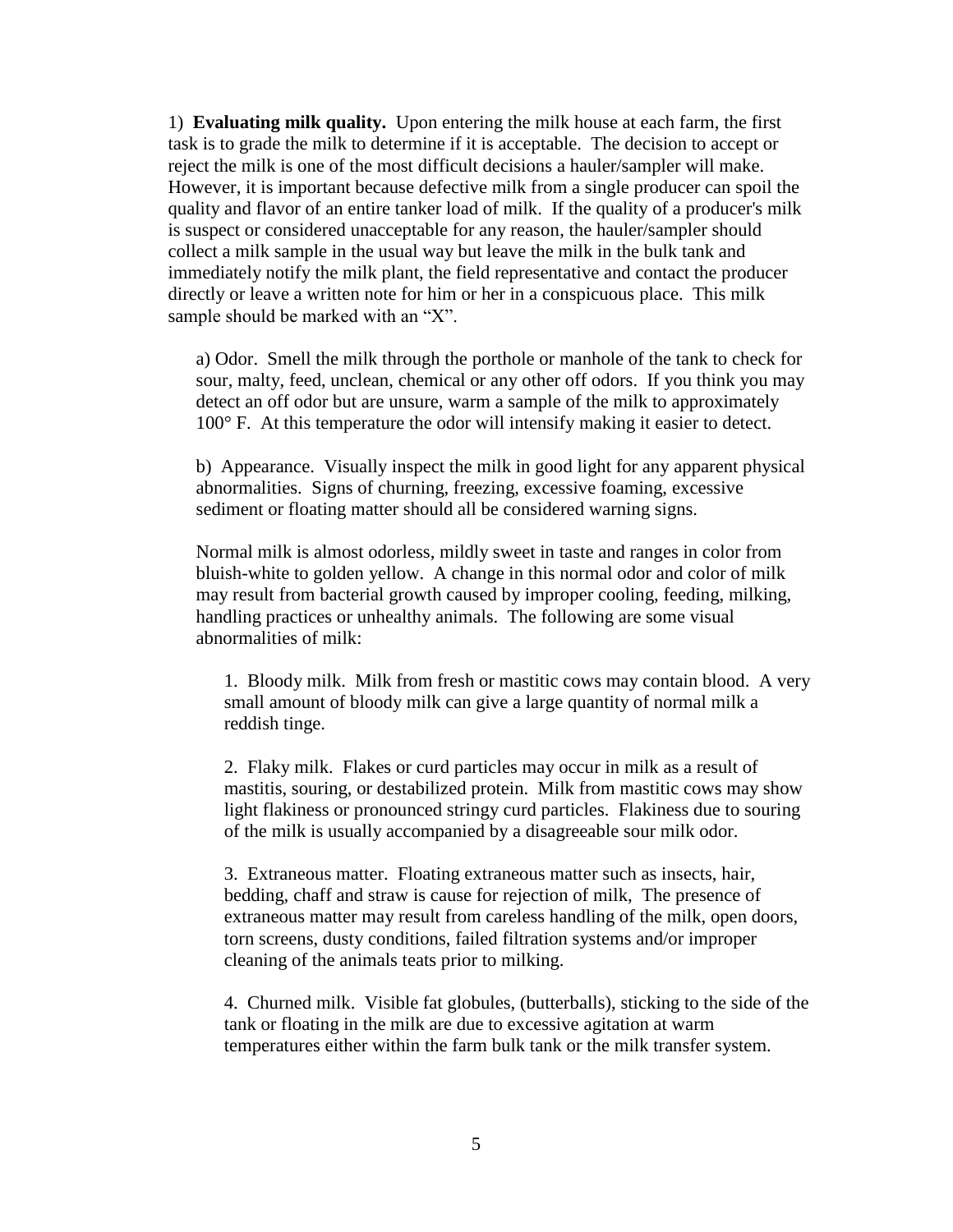5. Frozen milk. Presence of ice in the milk is an indication that the farm bulk tank is malfunctioning and is cooling the milk below freezing. The particles will be noted floating on top of the milk or seen frozen to the cooling coils when the milk is removed from the tank.

6. Excessive foaming. A stable foam is caused by the agitator running at the wrong speed, air leaks in a pipeline milking system or when the drop pipe leading into the farm bulk tank is insufficient in length.

c) Temperature of milk. Determine the temperature of the milk using your thermometer. Place the sanitized thermometer stem in the milk for 20 to 30 seconds until the pointer comes to a rest. The milk temperature in the farm bulk tank should not exceed  $45^{\circ}$  F. when the milk is picked up. If the milk is over  $45^{\circ}$ F. it should be rejected. Incorrect holding temperatures can have a significant effect on the quality of the milk.

The thermometer must be placed in a sanitizing solution for at least one minute before being used in the milk. Some haulers store the thermometer in a puncture hole in the top of the sample instrument container so that it is always in contact with the sanitizer. Always rinse the thermometer with clean water before returning it to its case or into the sanitizing solution.

If the tank thermometer is used to determine temperature it must be checked against your pocket thermometer at least once each month. Record this monthly check on the farm weight receipt. If the bulk milk tank has a 7 day recording chart this also needs to be checked for accuracy against your pocket thermometer at least once each month. Record this check on the chart.

**Rejecting the milk**. If for any reason you feel that the quality of the milk in a producer's farm bulk tank is such that it may, if commingled, adversely affect and cause the bulk tank truckload of milk to be rejected, sample the milk, contact the plant and the field representative, contact the producer directly or leave a written notice for the producer in a conspicuous place, but **do not** pick up the milk. This milk sample should be marked with an "X".

**Accepting odd pick up or unusual milk.** If the tank contains an odd number of milkings or partial milkings or there is some sign of freezing**,** foaming or churning, mark the sample container with an "X" taking care that the "X" does not prevent the producer number from being read. This will alert the laboratory personnel that the sample should not be used for butterfat testing. If you do "X" a sample attach a note to the sample rack explaining why the sample was "X'd."

#### **2) Measuring the milk.**

**Measuring Devices.** There are two types of measuring devices used for measuring the volume of milk in farm bulk tanks. One is a stick type gauge which measures the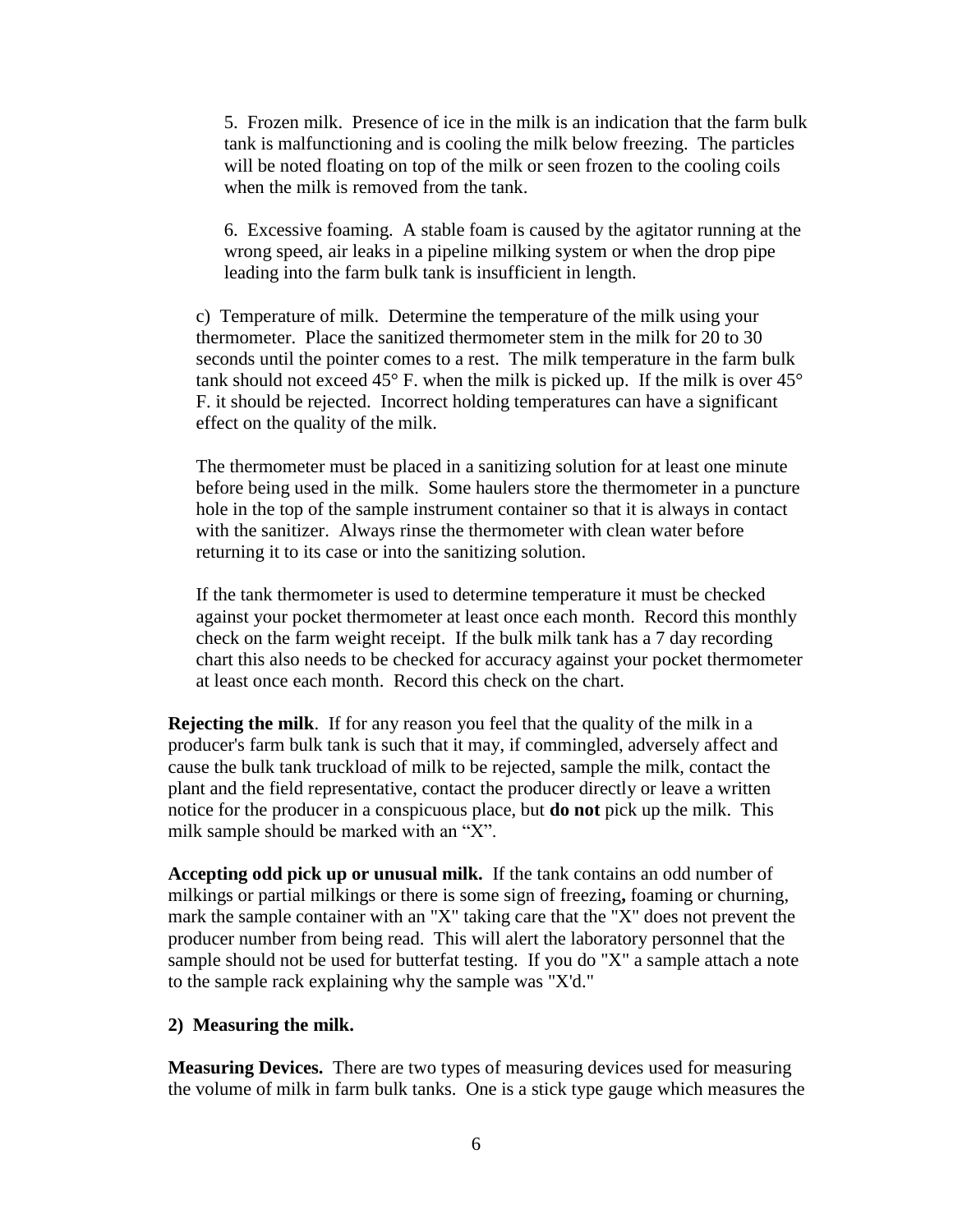milk in either inches and fractions of an inch or centimeters and millimeters. The other is an external gauge which has a glass or plastic sight tube and a scale plate. This may also use either conventional or metric measurements. Both measuring devices are compared to a calibration chart developed specifically for the tank to determine the actual weight of the milk in the tank.

**Measurement.** The milk in the bulk tank must be absolutely still when it is measured. If the agitator is running when you arrive at the farm you may want to sample the milk before you measure it. If the agitator is not running and the milk is at a complete rest, do the following:

a) Turn off the agitator to prevent it from coming on while you are measuring the milk.

b) If the milk is measured using a gauge stick, remove the stick from the milk. Either wipe the stick dry with a clean, single-service paper towel or wash it in warm water to remove milk residue and then wipe dry with a clean, single service paper towel. If the milk residue is not removed it may cause the milk in the tank to climb up the stick and give an inaccurate reading. If the stick is the type that hangs outside the bulk tank it must be washed and sanitized before being used.

c) Taking care not to contaminate the stick as you handle it, carefully lower it straight down into the milk until it is one quarter inch from its base. Hold the stick in this position briefly then lower it slowly until it is seated firmly in its base.

d) Remove the stick and read it in good light at eye level. This reading is the depth measurement. If the milk level is between two graduations, read it as if it were on the nearest graduation. If the milk level is exactly between two graduations read the measurement to the nearest even graduation.

e) Always repeat the process until you have two consecutive readings that are the same. For subsequent readings wipe the stick downward with a clean paper towel to remove milk residue.

f) Immediately record the measurement on the weight receipt so it is not forgotten.

g) If the tank is equipped with an external gauge make sure that the sight tube is clean and dry. If there is milk or water in the tube drain it out and fill the tube only with cold milk from the tank. Also make sure that the sight tube is vented to the atmosphere at the top. Restrictions in the venting may cause false low readings of the milk level.

h) To operate the external gauge, open the valve at the bottom of the tank and slowly allow the milk to run up into the tube until it reaches the static level of the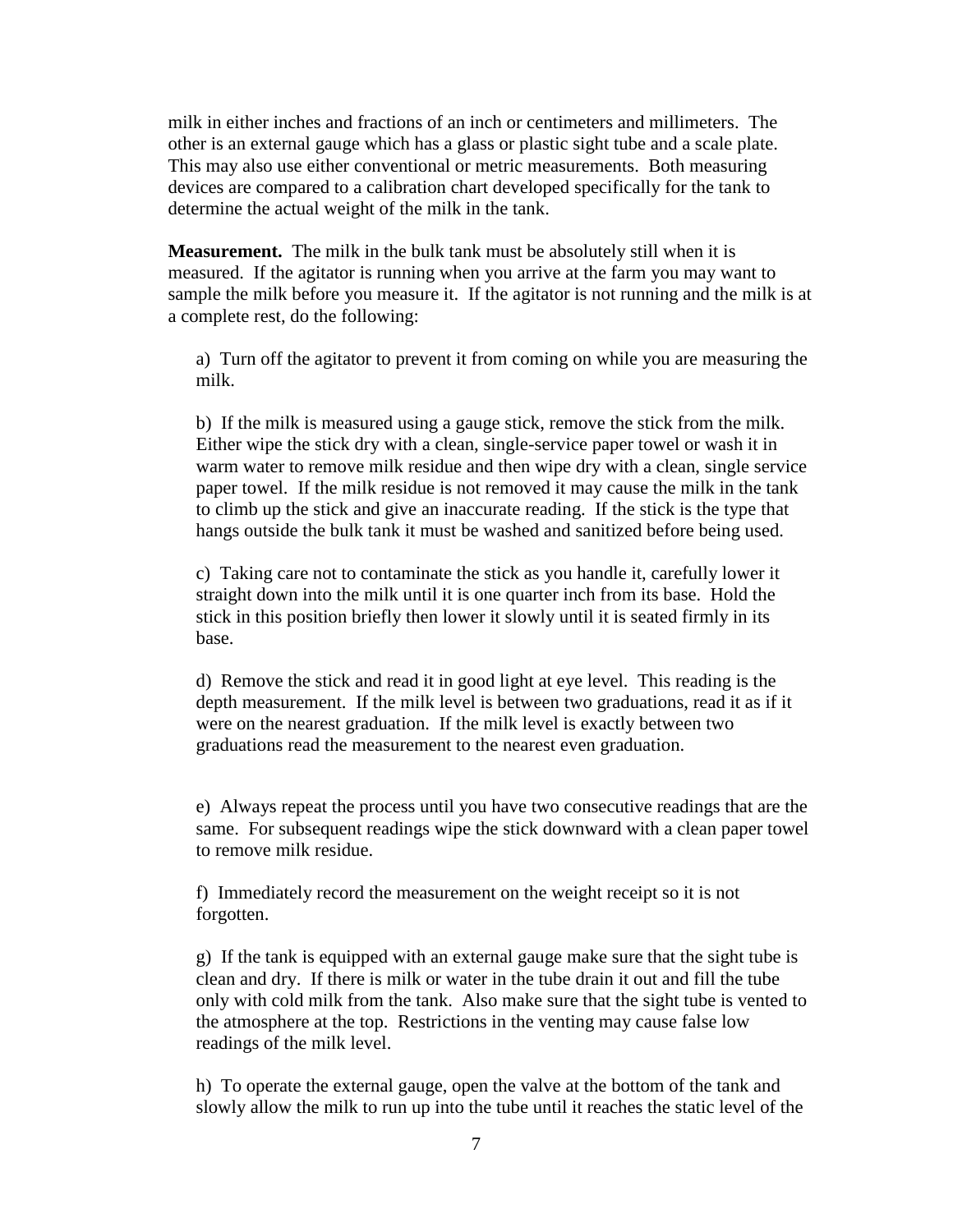milk in the tank. Filling the tube slowly prevents the milk from foaming and from rising to a level higher than the milk in the tank. The milk in the tube will appear to be higher at the edges and curve down to a low point in the middle. This is called the meniscus.



i) The external gauge is equipped with a vernier. Slide the vernier along the scale plate and sight tube until one edge is on the highest point at the center of the meniscus. This edge on the vernier will correspond with a reading on the scale plate. As with the stick reading, if the measuring point is between two graduations read it to the nearest graduation. If the measurement is exactly between two graduations read it to the nearest even graduation. Record the measurement on the weight receipt.

j) Use the calibration chart to convert the stick or scale plate reading to pounds. The calibration chart is specific to each bulk tank and should have written on it the serial number that is on the measuring stick or scale plate. You can not give the producer a higher measurement than the highest reading on the conversion chart.

**Recording Results.** Promptly record all results. Do not rely on memory. The following information shall be included on the weight receipt:

- a) Time and date of arrival
- b) Producer's identification (name or number)
- c) Route number
- d) Hauler/sampler's signature
- e) Milk temperature
- f) Stick or scale plate reading.
- g) Converted milk weight.
- h) Name of buyer

i) Once a month note the day the tank thermometer is checked if that is used for milk temperature.

**3) Sampling the Milk**. It is the responsibility of the hauler/sampler to collect a representative sample of milk from each farm bulk tank, regardless of whether the milk is accepted or rejected by the hauler/sampler.The sampling method used is called the universal sampling method. This ensures that each bulk tank of milk is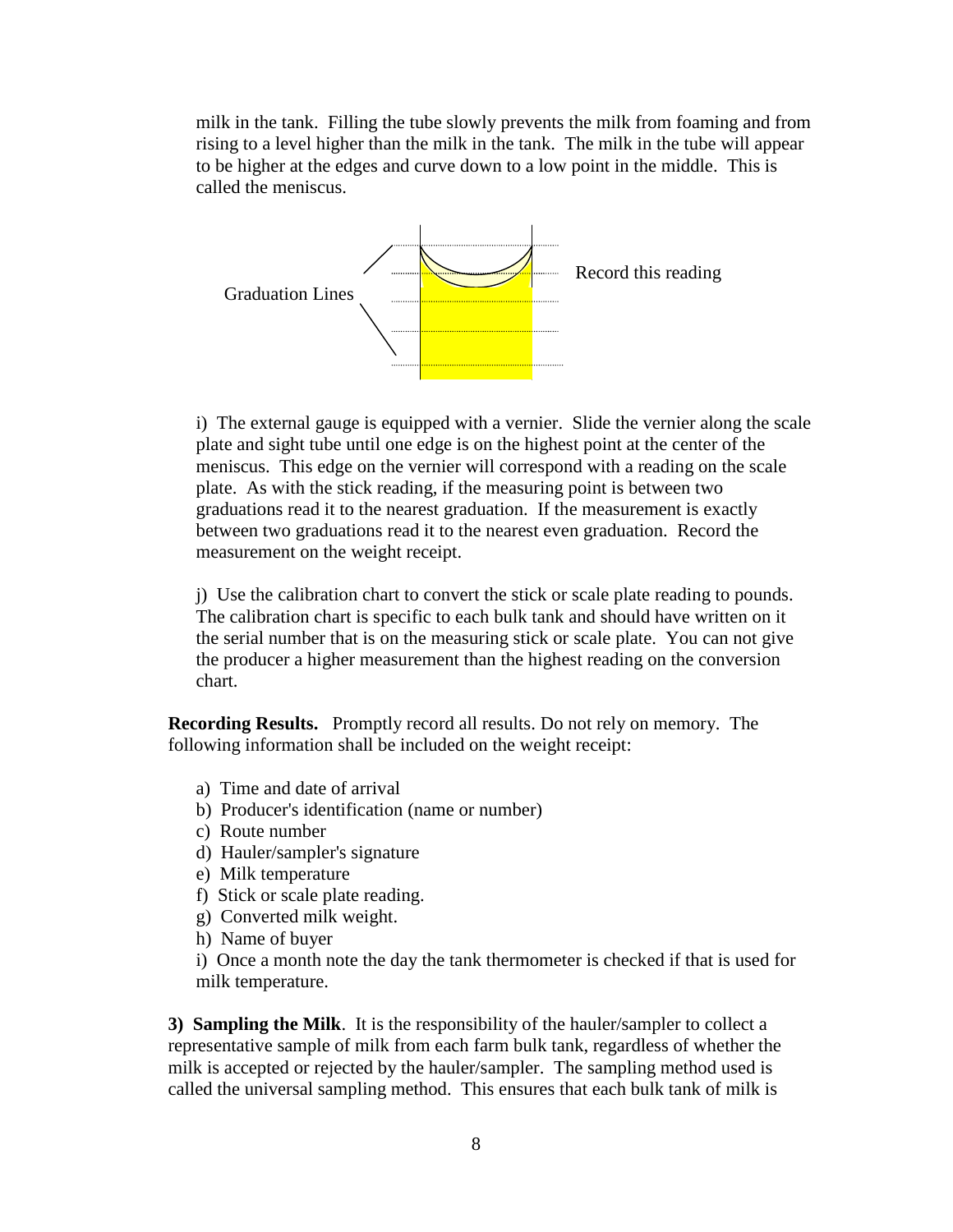sampled in such a manner that every sample can be used for a variety of quality checks including butterfat, bacteria, herd health, added water, and residues of antibiotics or other inhibitors, and as a check on milk sampling techniques. The laboratory will determine at random which tests to conduct on a sample. These tests are only reliable if the hauler sampler has agitated and sampled the milk and handled the sample properly. The sample will provide evidence if the hauler/sampler rejects a bulk tank of milk and allow the source of the problem to be traced if the tanker is rejected by a milk plant.

**Agitation.** All milk must be properly agitated before sampling. The milk in all farm tanks must be agitated a minimum of 5 minutes. Tanks larger than 1,500 gallons must be agitated for a minimum of 10 minutes. For large tanks follow the manufacturer's recommendation. These are generally located on an information plate on the back of the tank. Use a watch or other timing devise to ensure that proper agitation time is achieved.

Proper agitation time can not be over emphasized. Insufficient agitation time may be the largest single contributing factor to butterfat test variations. Improper agitation may also affect bacteria and somatic cell counts as the bacteria, and somatic cells tend to rise with the cream.

**Please note**: Even if the bulk tank agitator is running when you arrive in the milk room you must continue to agitate the milk for at least 5 minutes or the minimum requirement for the tank.

While the bulk tank is agitating you may complete the following steps:

a) Connect the milk transfer hose to the bulk tank outlet. Make sure you always use the hose port. Handle the cap from the transfer hose in a sanitary manner and store it to prevent contamination. It is recommended that you lay it on the outlet valve cap or hang it on the outlet valve handle. When you remove the outlet valve cap, if you notice that milk has leaked past the valve, rinse and sanitize the outlet before connecting the transfer hose. If no milk has leaked past you can assume that the outlet is a sanitized surface and connect the transfer hose.

b) Wash and dry your hands after connecting the transfer hose using the producer's hand wash facilities.

c) Measure the temperature of the milk.

d) Clearly identify the sample container using a waterproof marker or a pre-made label.

**Sampling.** Collect the sample after the minimum required agitation time and before the outlet valve is opened. The agitator must still be running when the milk sample is taken.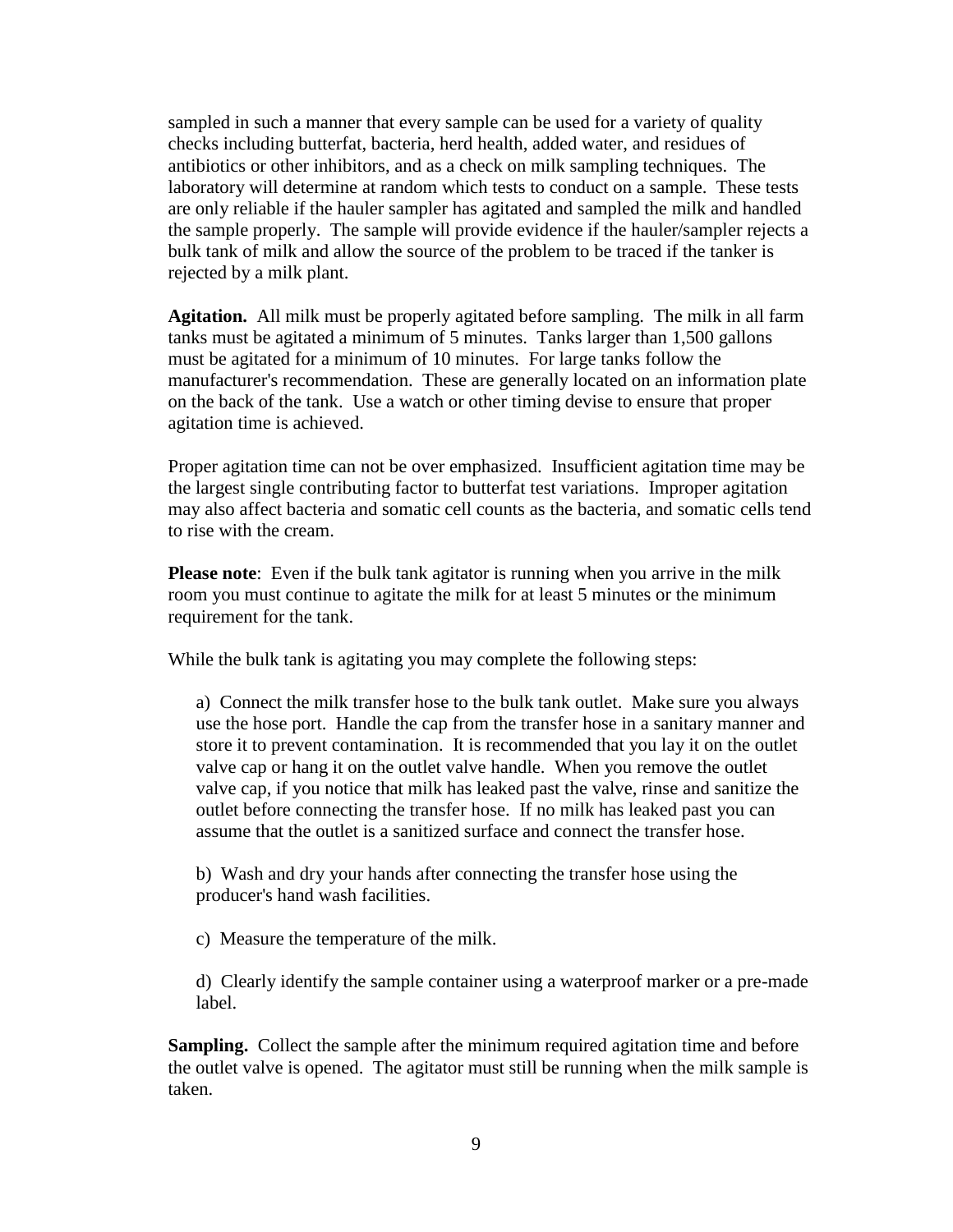a) Remove the sample dipper from the sanitizing solution in which it is stored. If a Bob-J sampling device is used, the sample vial, with cap open, is placed in the holding clip and the vial and holder are immersed in sanitizer for a minimum of one minute.

b) Rinse and completely empty the dipper in the agitating milk at least twice to assure that none of the sanitizer gets into the milk sample.

c) Immerse the dipper in at least 6 inches of milk to obtain the sample.

d) Without touching the inside of the sample container or the milk, transfer the sample into the sterile sample container being careful not to fill the container directly over the bulk tank opening. Fill the sample container 2/3 to 3/4 full. Make sure the sample container is closed tightly.

e) Rinse the dipper with warm water and return to the sanitizing solution**.** The dipper and the container holding the dipper and sanitizing solution need to be brushed clean using an approved detergent and rinsed and sanitized when the truck is washed.

f) Close the bulk tank lid or cover after weighing and sampling the milk.

g) Immediately place the sample in the refrigerated sample storage case making sure it is upright and properly placed in the refrigerant.

h) At the first pick up of each route every day a second sample must be taken as a temperature control. This sample must be identified as the temperature control with a "T" or "TC" and must have the date and time the sample was taken, temperature, and producer and sampler identification on it. This sample is placed in the sample storage case with the others.

**4) Milk Pump Out.** The following procedures should be followed.

a) When the milk has been measured, sampled and evaluated open the outlet valve and start the milk pump. **Under no circumstances should the milk be measured or sampled after the valve has been opened and the pump started.**

b) The agitator should be running, until the milk reaches the agitator blade(s), and the bulk tank lid closed, but ajar if not vented, while the milk is being pumped out.

c) When the milk level in the tank reaches the agitator blades stop the agitator and turn off the refrigeration if the tank is a direct expansion type.